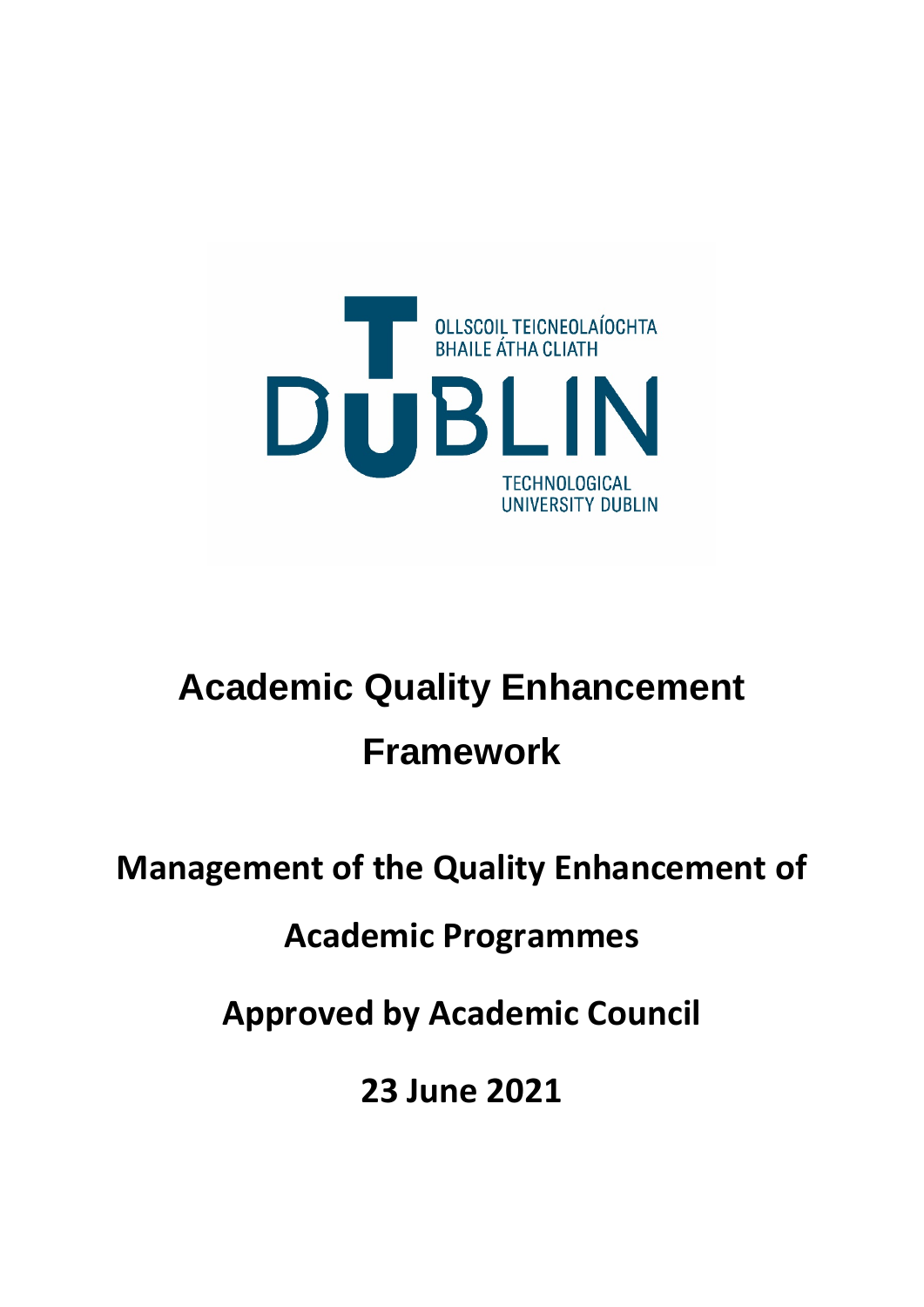### TABLE OF CONTENTS

| 2.              |  |
|-----------------|--|
| 3.              |  |
| 4.              |  |
| 5.              |  |
| 6.              |  |
| 7 <sub>1</sub>  |  |
| 8.              |  |
| 9.              |  |
| 10 <sub>1</sub> |  |
|                 |  |
|                 |  |
|                 |  |
|                 |  |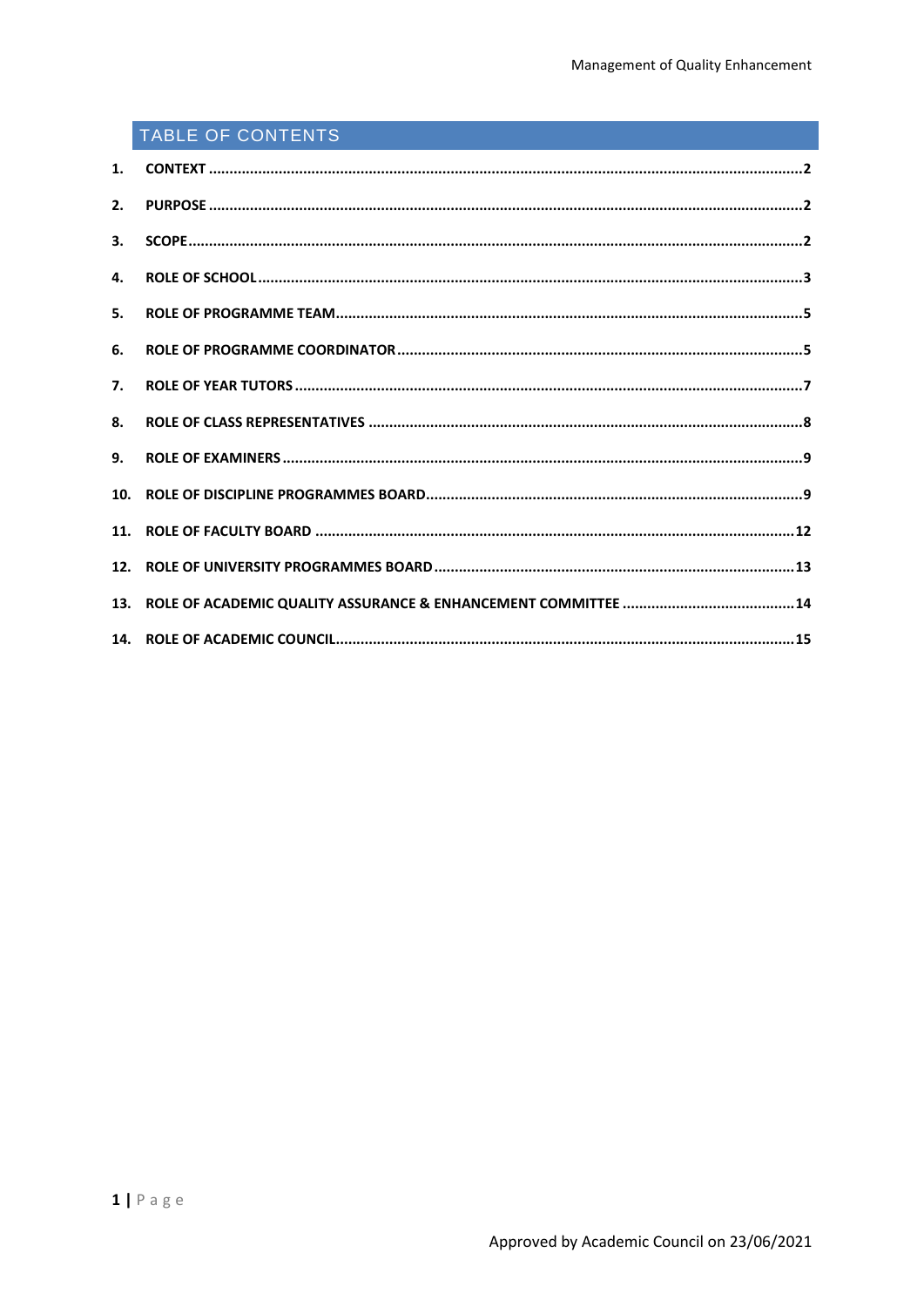#### <span id="page-2-0"></span>**1. Context**

- 1.1. This document sets out the structures and procedures for the management of the quality enhancement and assurance processes for academic programmes. These structures and procedures ensure the effective and efficient implementation of all processes described within the Quality Framework, including the Annual Quality Enhancement Process.
- 1.2. Discipline Programmes Boards are responsible for ensuring the completion of all relevant quality assurance and enhancement requirements for all programmes within their remit. Discipline Programmes Boards report to Faculty Boards which in turn report to the University Programmes Board.

#### <span id="page-2-1"></span>**2. Purpose**

- 2.1. The purpose of this document is to describe the University policies and procedures as they apply to the management of the quality enhancement processes for the delivery and oversight of academic programmes.
- 2.2. The purpose of these procedures is to ensure the quality assurance and enhancement processes relating to all aspects of programme delivery, as described within the Quality Framework can be effectively and efficiently implemented.

#### <span id="page-2-2"></span>**3. Scope**

- 3.1. A programme is defined as an approved curriculum leading to an award of the University. This section of the Quality Framework applies to all roles and functions involved in programme delivery, and in particular to School Management, Discipline Programmes Board Chairs, Programme Coordinators, Year Tutors and Class Representatives.
- 3.2. This chapter does not include resource management, which falls within the remit of the School delivering the programme.
- 3.3. Figure 1 shows the quality enhancement committee structure within the University. While this hierarchical structure aligns to the quality enhancement workflows and business processes, no single process will require approval at every level, as responsibility and approval authority is delegated to the appropriate level within the Quality Framework. For example, the validation and approval of new programmes of less than 30 ECTS credits is situated entirely within the Faculty Level, while Schools have the authority to approve all module changes.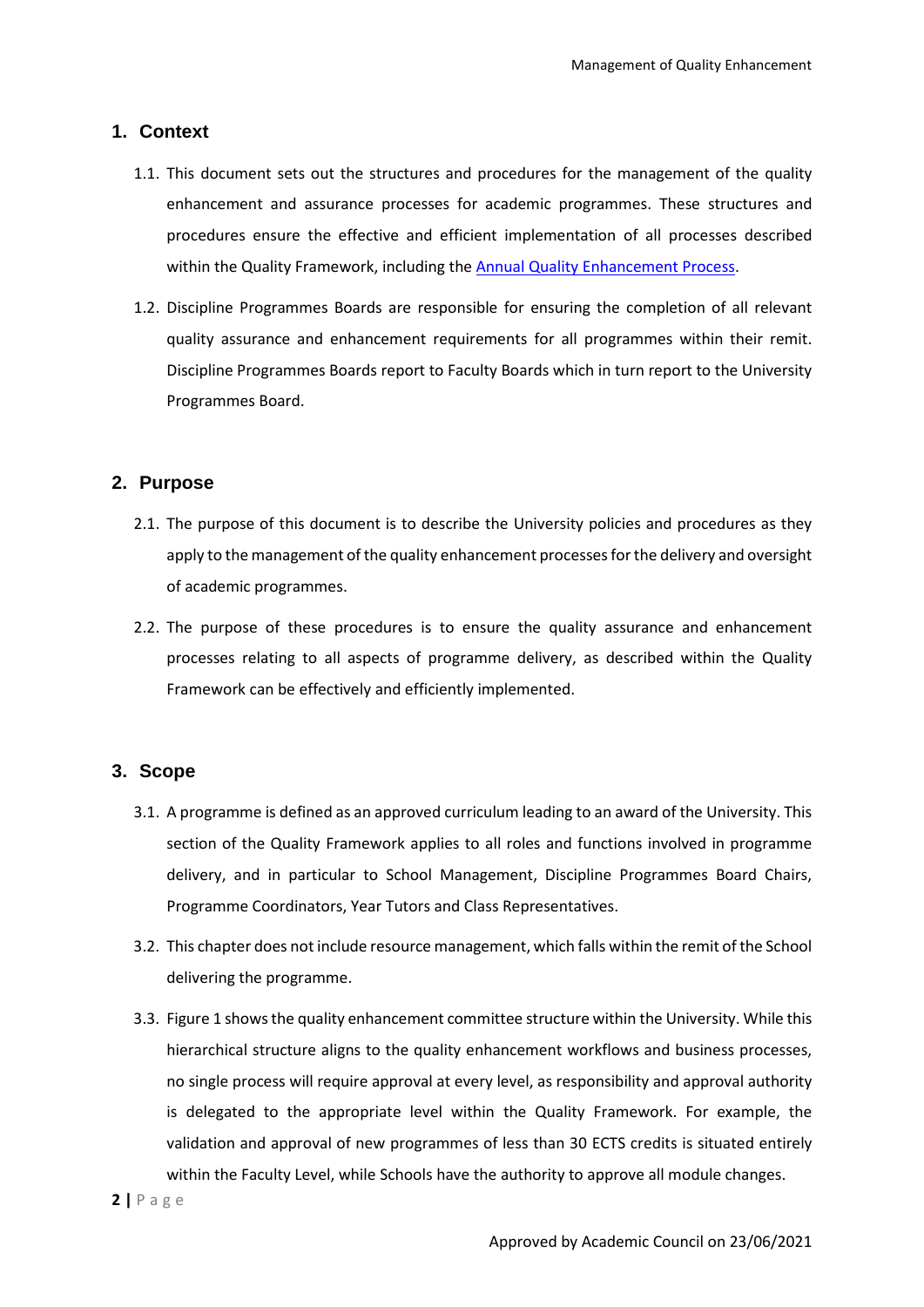3.4. Guidance documents are available to support all staff engaged in the quality enhancement processes. In addition, training and resources are provided for the key roles, such as the Programme Coordinator, to ensure a consistent approach across the University.



**Figure 1 Quality Enhancement Committee Structure**

#### <span id="page-3-0"></span>**4. Role of School**

- 4.1. To ensure the quality of delivery of its programmes, the School, Programme Teams and Discipline Programmes Board undertake the following broad duties:
	- Ensure that programmes are delivered as per the approved programme schedule, module descriptors and student handbooks;
	- Ensure programme design and delivery is aligned to the University Educational Model;
	- Adhere to all relevant quality enhancement policies, processes and procedures;
	- Communicate with students in relation to all aspects of programme delivery;
	- Develop programme documentation including the student handbooks;
	- Liaise with the Admissions office, International Office & Access & Civic Engagement Office (where applicable) to promote, market, recruit and enrol students onto its programmes;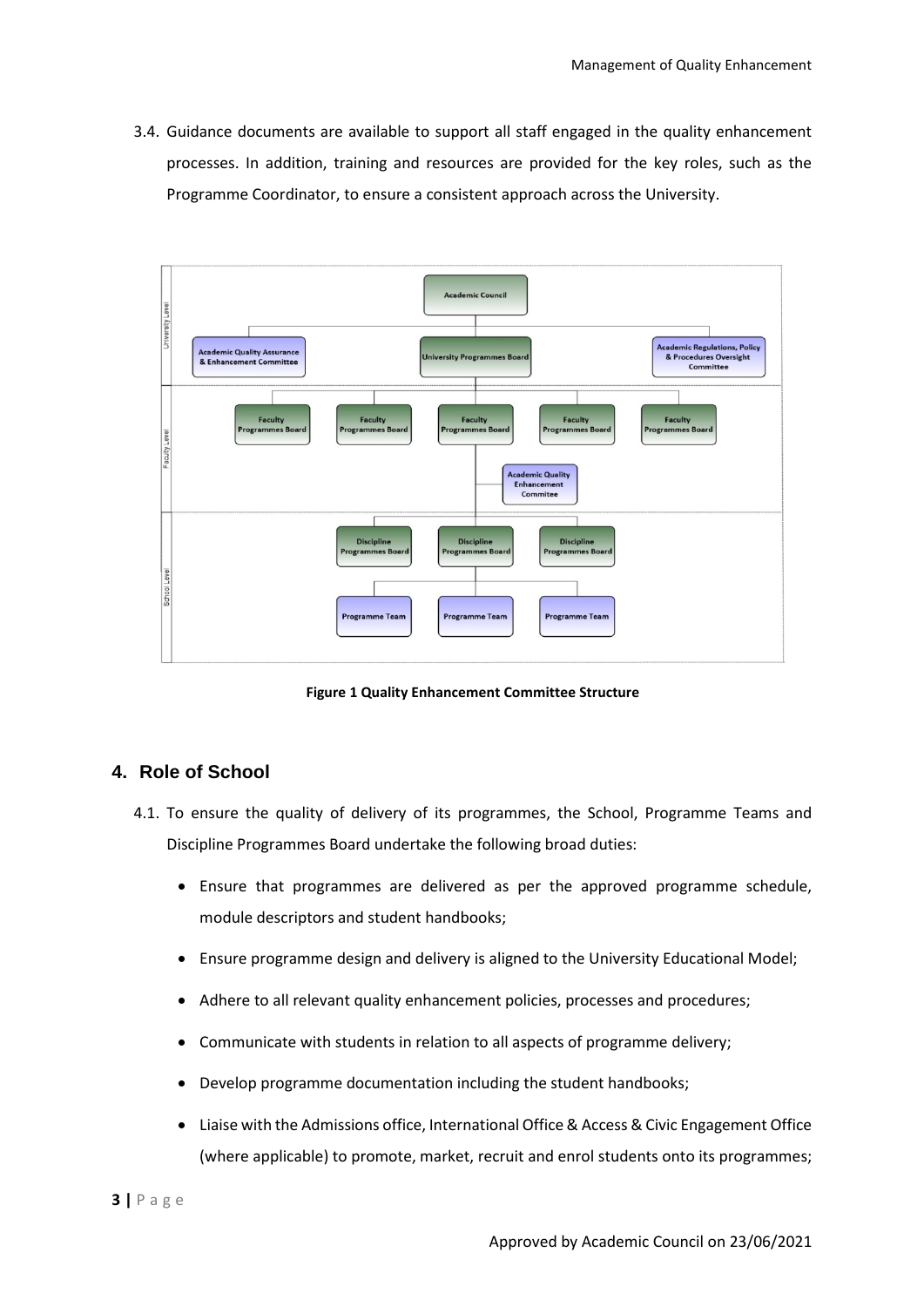- Work towards the achievement of TU Dublin and national student profile and diversity targets in relation to recruitment, retention, progression and completion;
- Liaise with the Examination Office, external examiners, industry and community representatives, professional bodies, visiting lecturers and other Schools involved with the programme;
- Receive and disseminate, as appropriate and per support service guidelines, details of students identified by student support services;
- Collate documents required by the Programme Team and Discipline Programmes Board, including student feedback forms, assessment schedules, timetables, registration and examination statistics and the Annual Programme Enhancement Report;
- Implement programme-specific and student support actions from the relevant TU Dublin strategies, such as the Student Engagement Strategy, Widening Participation Strategy and the Equality, Diversity and Inclusion Strategy;
- Ensure continuous and timely consideration and implementation of recommendations arising from student feedback, including communication to students of actions arising from the feedback process;
- Monitor student performance across all modules within the programme, and where necessary identify where students have difficulties and implement appropriate academic supports and interventions;
- Ensure the implementation of all relevant policies and strategies approved by Academic Council;
- Advise students on academic and related aspects of their programme of study as outlined in the Student Handbook;
- Work with the Students Union to facilitate the election of Class Representatives;
- Maintain a record of formal meetings with students and other stakeholders;
- Meet students on group and individual basis to assess support needs.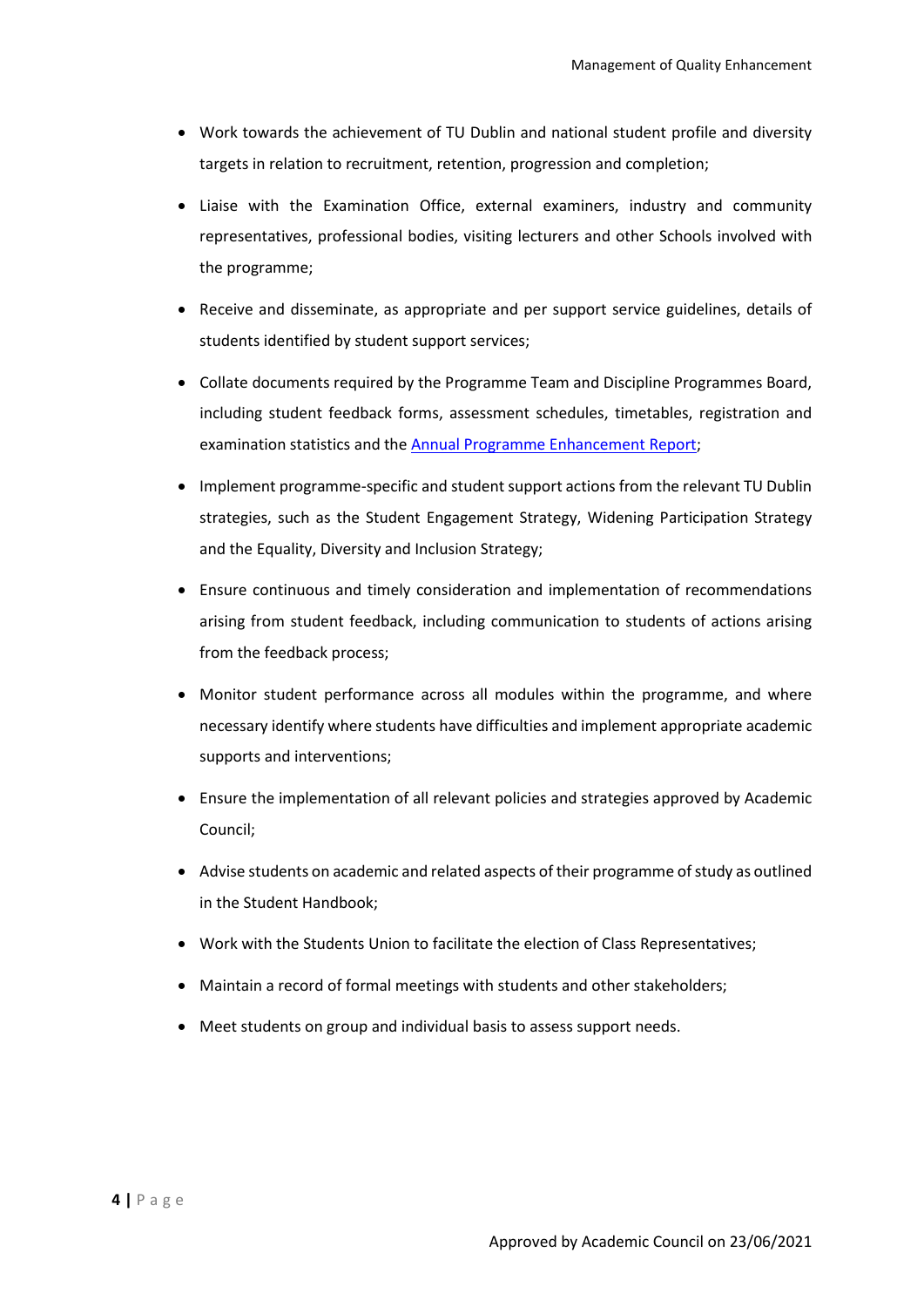#### <span id="page-5-0"></span>**5. Role of Programme Team**

- 5.1. The Programme Team consists of all lecturing staff teaching on the programme and shall be co-ordinated by the Programme Coordinator.
- 5.2. The Programme Team has responsibility, under the academic leadership of the Discipline Programmes Board, for delivering a programme or suite of programmes.
- 5.3. The Programme Team will liaise regularly and meet at least once per semester to:
	- Coordinate the implementation of learning, teaching and assessment strategies for the programme;
	- Provide feedback to the Programme Coordinator on the delivery of, and assessment within, the programme and feed into any quality reviews and the Annual Quality Enhancement Process;
	- Produce documentation required for programme delivery;
	- Produce documentation required by professional and regulatory bodies and internal and external stakeholders;
	- Update programme documentation and programme record systems, including the [Programme and Module Catalogue;](https://dit.akarisoftware.com/curriculum/)
	- Discuss and implement module and programme changes;
	- Develop and implement requirements in programme-specific community and civic engagement including outreach activities.

#### <span id="page-5-1"></span>**6. Role of Programme Coordinator**

- 6.1. The Programme Coordinator's primary role is to ensure all quality assurance and enhancement processes related to the delivery of the programme are successfully completed. As such, the Programme Coordinator's primary role is described in the following processes:
	- Annual Quality Enhancement Process;
	- Programme Review;
	- Making Changes to Programmes & Modules.
- **5 |** Page 6.2. The Programme Coordinator is a member of the Programme Team and where the Coordinator is not a member of the School Executive, they undertake the role for a period of three years,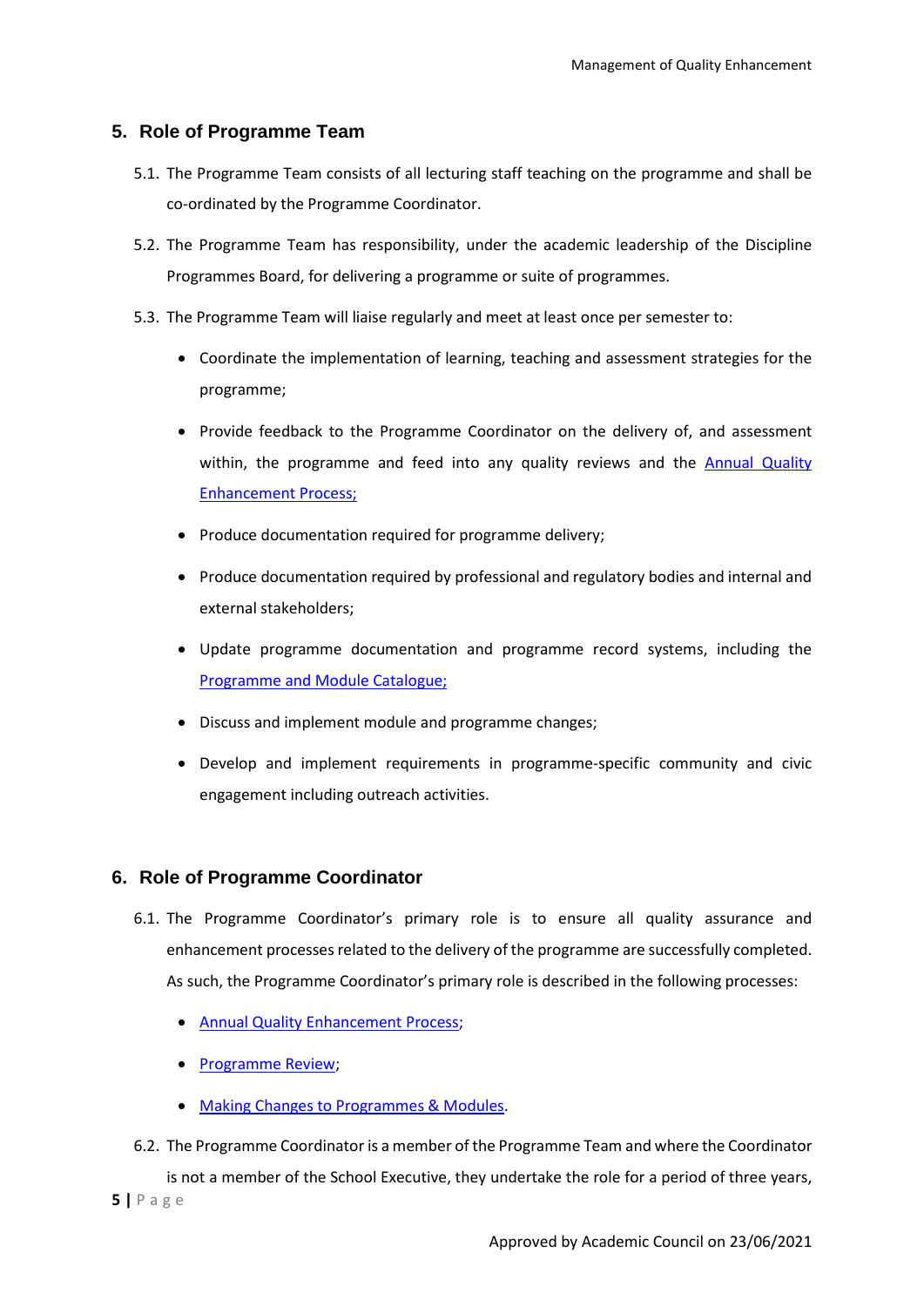after which expressions of interest will be sought from other members of the Programme Team.

- 6.3. Programme Coordinators can be reappointed after three years if no suitable expressions of interest are forthcoming. Where multiple expressions of interest are submitted, the appointment decision will be made by the Head of School and the Chair of the Discipline Programmes Board. Priority should be given to academic staff who have yet to undertake the Programme Coordinator role.
- 6.4. Any staff member taking on the role of Programme Coordinator for the first time is expected to complete training provided by Academic Affairs.
- 6.5. The Programme Coordinator's quality assurance and enhancement responsibilities are:
	- Convening Programme Team meetings;
	- Downloading and completing the Annual Programme Enhancement Report and submitting documentation to the Discipline Programmes Board as described in the Annual Quality Enhancement Process;
	- Collating feedback from Programme Team members and Class Representatives;
	- Monitoring the implementation of relevant University policies and alignment with the TU Dublin Education Model across the Programme, and reporting to the Discipline Programmes Board;
	- Monitoring the status and progress of the actions within the Discipline Quality Enhancement Plan assigned to the Programme Team and providing updates to the Discipline Programmes Board;
	- Reporting the views of the Programme Team to the Discipline Programmes Board and reporting decisions and actions taken at the Discipline Programmes Board back to the Programme Team;
	- Consulting regularly with the Class Representatives to gather feedback and views, resolve any issues that emerge, and to bring issues to the attention of the Discipline Programmes Board or School;
	- Meeting regularly with the Year Tutors to address any issues or bring those issues to the attention of the Discipline Programmes Board or School;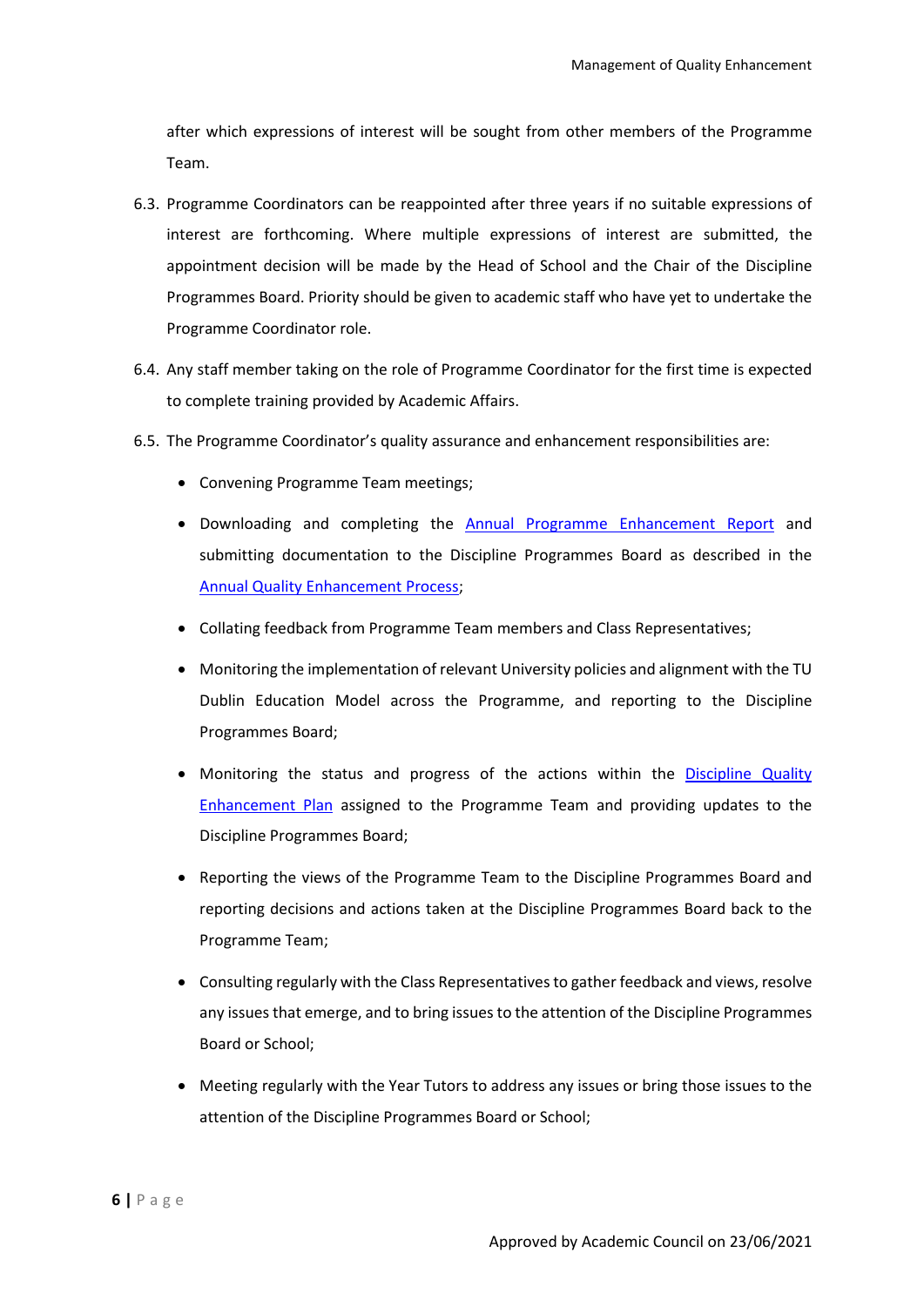- Ensuring students are provided with a Student Handbook that includes all the required information, including assessment schedules;
- Collating programme documentation required by the Discipline Programmes Board and for programme reviews and professional and regulatory accreditation;
- Inputting programme data into the Programme & Module Catalogue and submitting proposed programme changes within the catalogue.
- 6.6. In addition, the Programme Coordinator can, as agreed with the Head of School, undertake some of the duties as outlined above in Section 4.
- 6.7. In the case where a programme's modules are a sub-set of a larger programme, the Programme Team and the Coordinator for the larger programme will also have responsibility for the embedded programme. For example, in the case where a Level 7 programme comprises of the first three years (stages) of a Level 8 programme, the Programme Team and Coordinator for the Level 8 programme should also have responsibility for the Level 7 programme.
- 6.8. If two or more related programmes share multiple stages and modules, the School can decide that only one Programme Team and Programme Coordinator are required to manage the quality enhancement procedures for all the programmes. For example, this can apply in cases where there are streams in the later stages of a programme or where two programmes differ only in the later stages of the programmes.

#### <span id="page-7-0"></span>**7. Role of Year Tutors**

- 7.1. Programme Coordinators may be supported in their role by year tutors. The year tutor, who is appointed by the Head of School or nominee, is assigned a group or groups of students before the commencement of teaching.
- 7.2. Year tutors may not be required in all programmes and in all years, for example at postgraduate level, but should be appointed in undergraduate programmes, particularly in first year.
- 7.3. Where programmes have large student numbers, it may be necessary to have more than one Year Tutor in a stage or stages of the programme. The School may decide on the need for Year Tutors and the number required.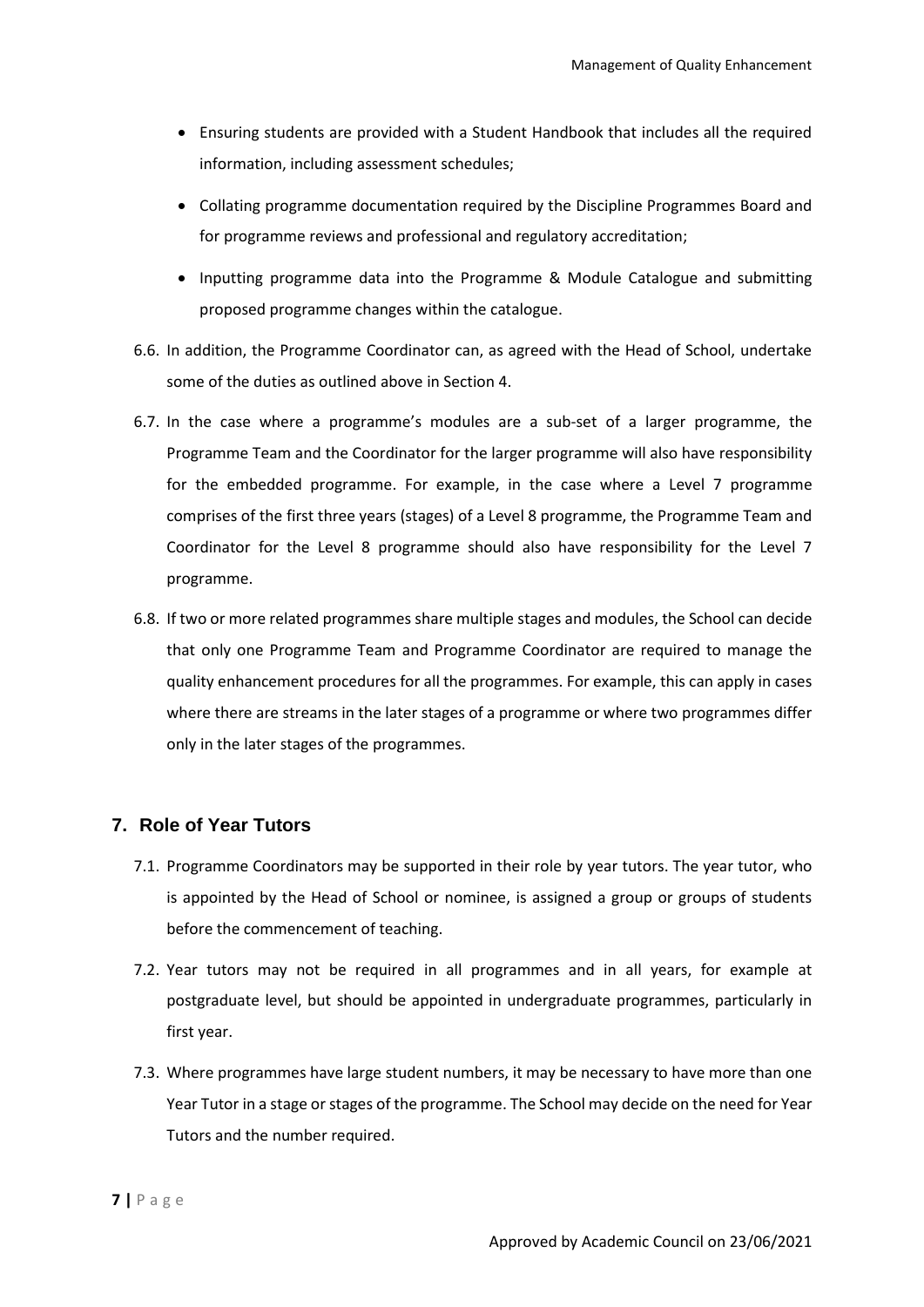- 7.4. The year tutor teaches on the programme in that year and hence is a member of the Programme Team. The year tutor may be assigned a selection of the following duties by the Head of School:
	- Communicating with students in relation to the programme delivery, progression and pastoral issues including referral where appropriate to student services;
	- Working closely with student support services to help identify students in need of higher levels of support and to streamline and maximise the provision of support;
	- Advising students on academic and related aspects of their programme of study as outlined in the Student Handbook;
	- Facilitating delivery of a holistic support service to students taking into account the interlinking of academic issues, University experience and personal issues and briefing academic colleagues on the supports available to students from the various student support services;
	- Working with the Students Union to facilitate the students to elect Class Representatives;
	- Maintaining a record of their formal meetings with students;
	- Meeting students on group and individual basis to assess support needs.

#### <span id="page-8-0"></span>**8. Role of Class Representatives**

- 8.1. At least one Class Representative is elected for each stage of a programme to represent the students' views. Where programmes have large student numbers, it may be necessary to have more than one Class Representative for each stage of the programme. The decision to have more than one Class Representative in any stage can be made by the School in consultation with the Students Union.
- 8.2. The primary role of the Class Representative is to bring, on behalf of the class, issues to the attention of lecturers, Year Tutors and the Programme Coordinator.
- 8.3. One Class Representative from each programme will attend the Discipline Programmes Board to convey the views of the students across the programmes. The Programme Coordinator will meet with all the programme Class Representatives prior to the Discipline Programmes Board meeting to ensure all unresolved issues can be discussed. The Class Representatives on a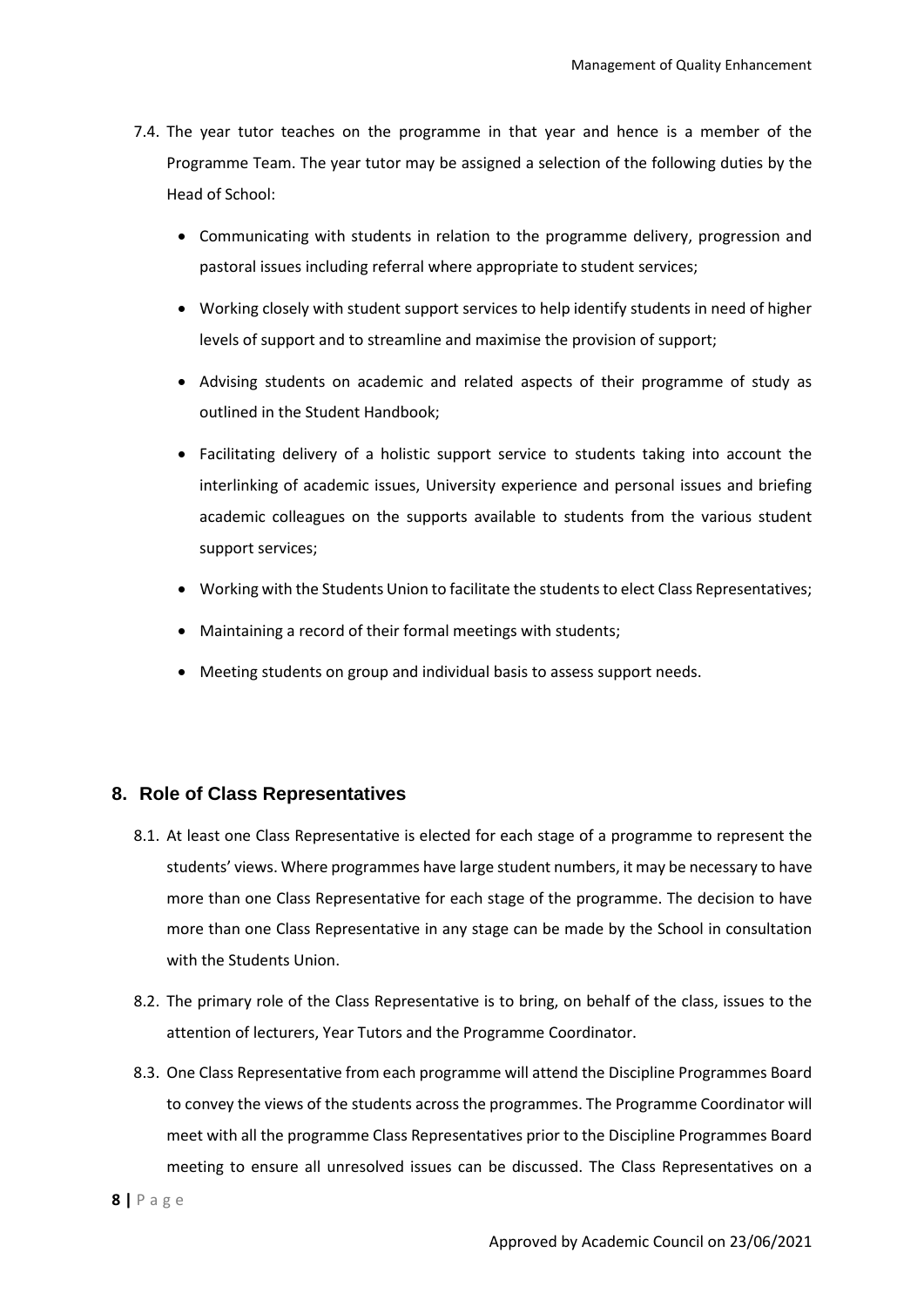programme will need to nominate a representative to attend the Discipline Programmes Board meeting.

- 8.4. Class representatives are supported in their role by the Students Union. The roles and responsibilities of Class Representatives are described fully within the Students Union Constitution.
- 8.5. In advance of Discipline Programmes Board meetings, Class Representatives will liaise with their class and the other Class Representatives on their programme and submit to the Programme Coordinator any topics they would like included on the Discipline Programmes Board agenda and any response to topics that the Programme Coordinator has requested their feedback on.

#### <span id="page-9-0"></span>**9. Role of Examiners**

- 9.1. Internal Examiners on programmes are full-time or part-time members of academic lecturing staff. Other examiners may be formally appointed each year by the Head of School on behalf of Academic Council. The role of the internal examiner is to: deliver learning as prescribed within the module descriptors; set appropriate assessments that align with the module learning outcomes; correct those assessments; input the marks into the relevant student record system; and attend assessment boards.
- 9.2. At least one external examiner is appointed for each programme. Where more than one external examiner is appointed, one may be from industry or relevant profession. Depending on the level of curriculum-based civic engagement in the programme, it may also be appropriate to have an external examiner from the community sector.
- 9.3. The role of the external examiner is to provide oversight and reassurance in relation to the academic standards and the integrity of assessments.
- 9.4. For a full description of the role and responsibilities of the external examiner, criteria for eligibility and the appointment process, please see the External Examiner Policy.

#### <span id="page-9-1"></span>**10.Role of Discipline Programmes Board**

10.1. A Discipline Programmes Board, under the guidance and direction of the School Executive, manages and monitors quality assurance and enhancement processes and procedures on all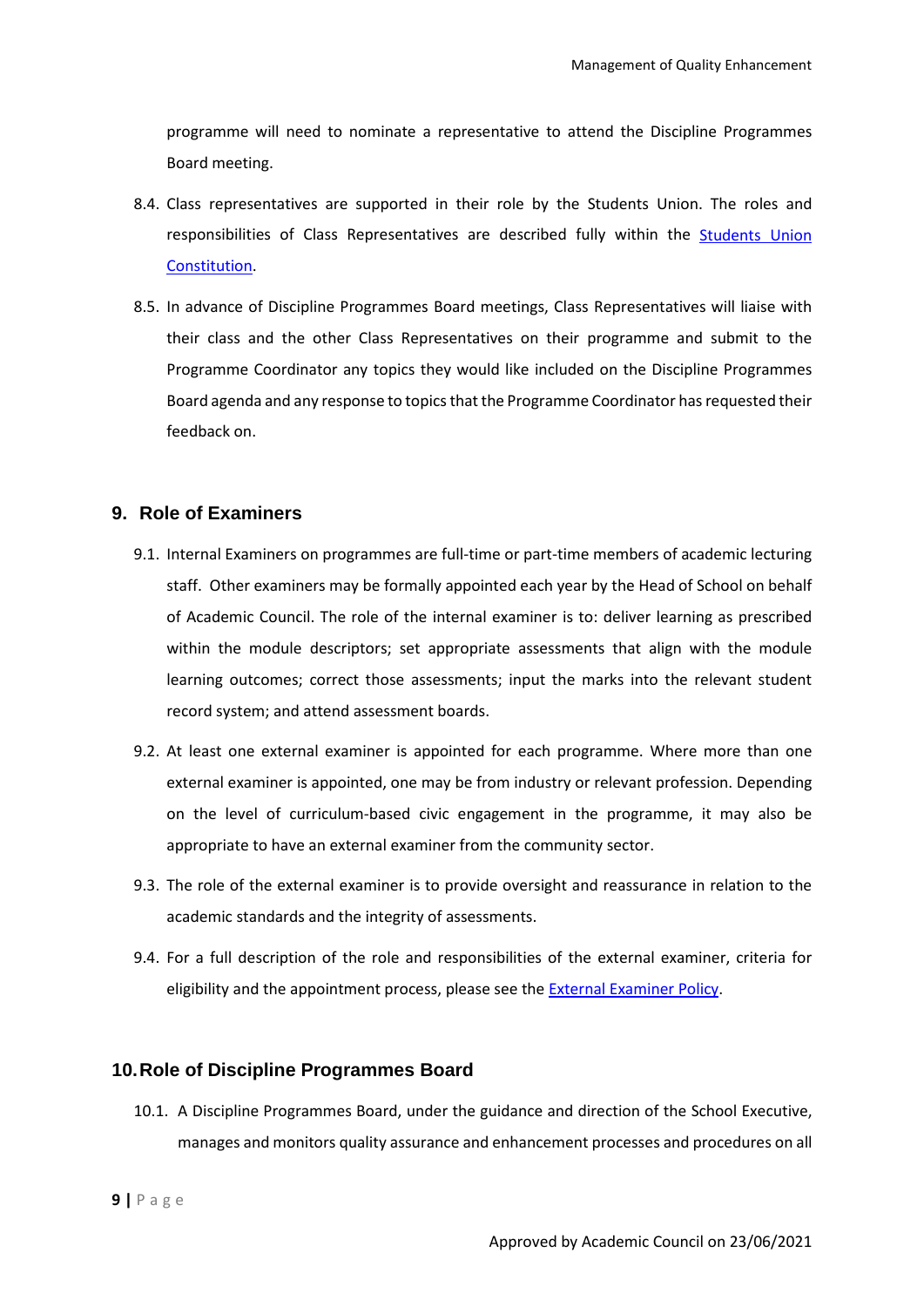programmes within its remit. It is responsible for the quality of the programmes and for ensuring all relevant quality assurance and enhancement processes are completed.

- 10.2. The Discipline Programmes Board is a sub-committee of the Faculty Board, which is a subcommittee of the University Programmes Board (See Figure 1).
- 10.3. The Discipline Programmes Board will include at least one Class Representative from each of the programmes within the Discipline Programmes Board's remit
- 10.4. The membership of the Discipline Programmes Board comprises of:
	- Head of School<sup>[1](#page-10-0)</sup> (or nominee) from one of the School's responsible for the programmes (Chair);
	- Heads of School (or nominees) from all other Schools involved in the delivery of the programmes;
	- The Programme Coordinator from each Programme Team reporting to the Discipline Programmes Board;
	- At least one Class Representative from each of the programmes;
	- A representative of the technical officers who support programme delivery (where applicable).
- 10.5. The Discipline Programmes Board terms of reference are to:
	- Oversee the totality of the student learning experience and student engagement across all stages and modules of the programmes and to ensure delivery is in line with University policy and the Educational Model;
	- Ensure the programmes are delivered as per the approved programme schedules and alignment of individual module learning outcomes to overall programme outcomes;
	- Ensure all programme learning outcomes and graduate attributes are consistently achieved;

<u>.</u>

<span id="page-10-0"></span> $1$  This will be changed when the roles within a School have been decided through the Organisational Design process. For example, this could be assigned to the Assistant Head of School responsible for that discipline, or a Discipline Lead, etc.

**<sup>10</sup> |** Page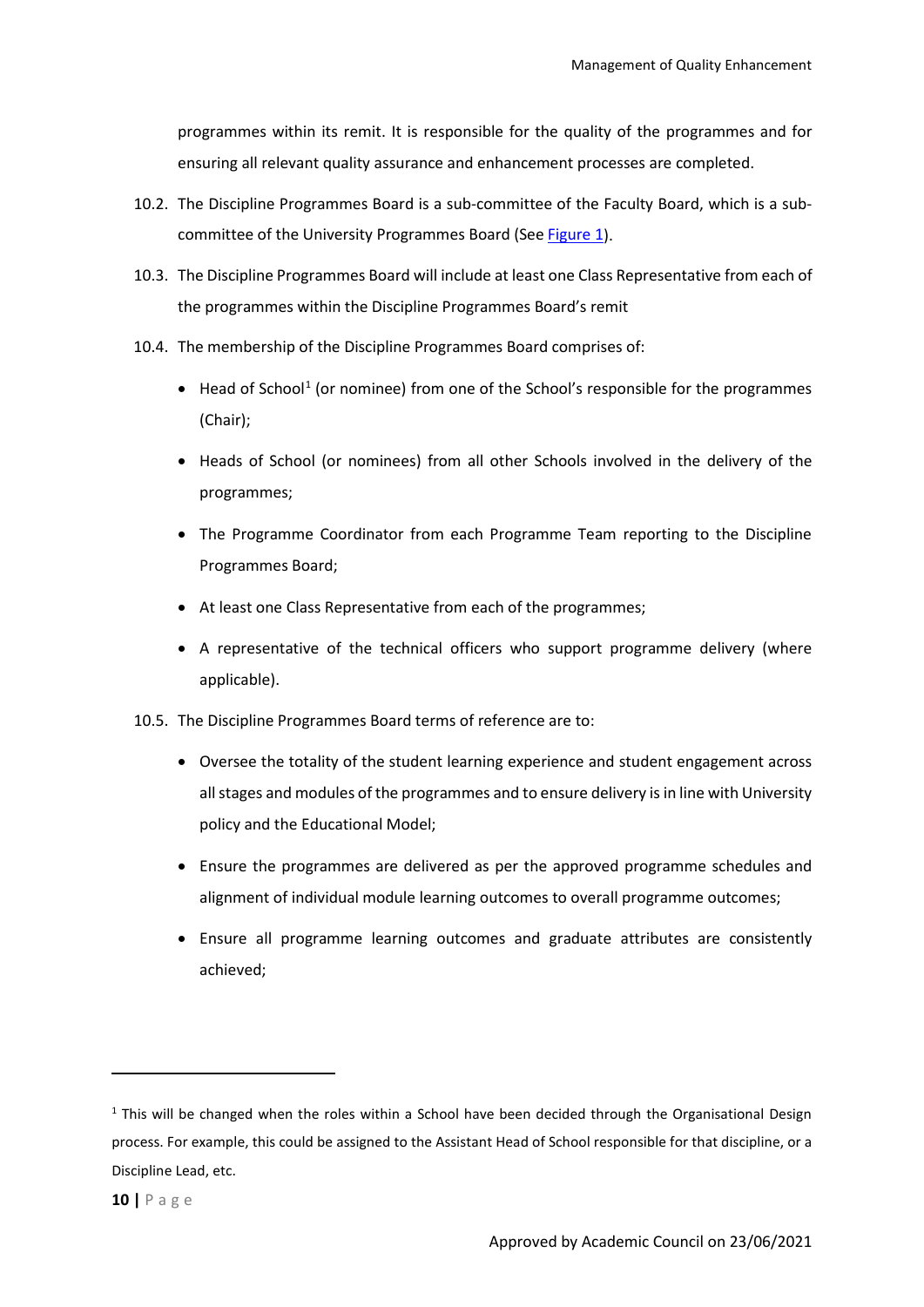- Provide advice and guidance to Programme Teams to encourage best practice in learning, teaching and assessment methodologies to enable all students to engage with the subject matter more effectively and highlight areas of good practice to Faculty Board;
- Ensure implementation of the University's Marks and Standards;
- Receive and consider external examiner reports;
- In conjunction with the Admissions Office, monitor student admission and registrations, including advanced entry and transfer, diversity and inclusion, and international participation;
- Monitor student assessment results and progression, completion, retention and graduation rates and report to Faculty Board;
- Draft the annual Discipline Quality Enhancement Plan which incorporates a report for each programme;
- Monitor the progress of actions assigned to the Programme Teams within the Discipline Quality Enhancement Plan;
- Carry out the critical self-study of the programmes and the preparation of revised documentation and other tasks in relation to quality reviews and where applicable professional accreditation;
- Advise School Executive and Faculty Board on relevant matters relating to the programme;
- Ensure engagement with all stakeholders including those from the community and employers.
- 10.6. The Discipline Programmes Board may establish sub-committees, working groups and industry/community/profession advisory boards (as appropriate). Members of such subcommittees may be, with the approval of the Faculty Board, co-opted from outside the Programme Teams or from outside the University. For example, these may include industry and professional representatives, and/or community partners involved in projects within the programmes.
- 10.7. Each Discipline Programmes Board shall meet at least three times per academic year. Minutes should be recorded and submitted to the Faculty Board annually through the Annual Programme Enhancement Process.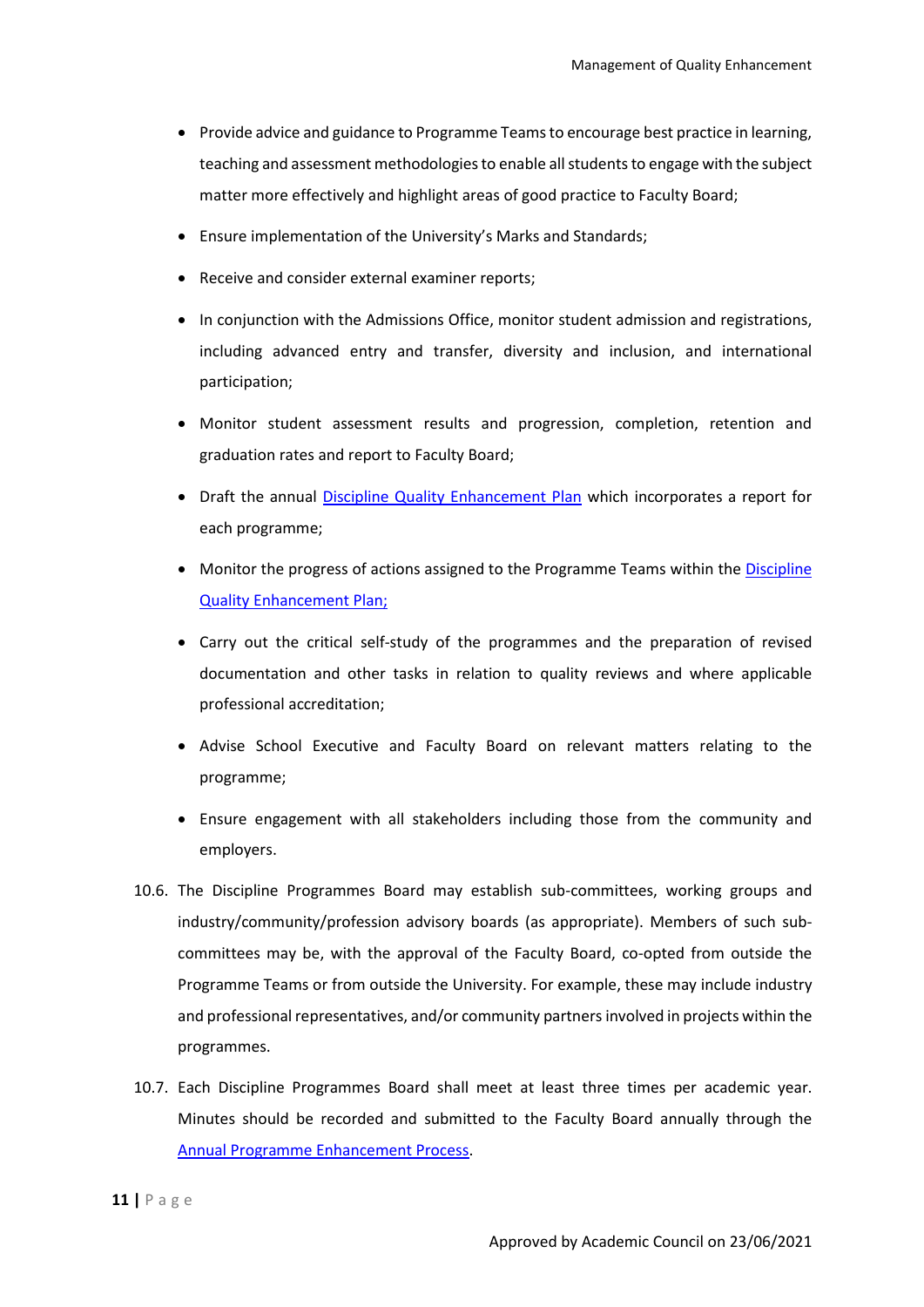#### <span id="page-12-0"></span>**11.Role of Faculty Board**

- 11.1. Each Discipline Programmes Board reports to a Faculty Board. Where a Discipline Programmes Board consists of programmes from Schools from more than one Faculty, one Faculty Board will be designated as the lead Faculty Board for that discipline and will take primary responsibility for ensuring the implementation of the quality assurance and enhancement procedures. In this case, the other Faculty Board(s) should be consulted and informed as appropriate.
- 11.[2](#page-12-1). Membership<sup>2</sup> of Faculty Boards includes staff and student representatives, and a representative from Academic Affairs.
- 11.[3](#page-12-2). The role of the Faculty Board<sup>3</sup> in respect of the management of quality enhancement and assurance processes for academic programmes is to:
	- Maintain oversight of the programmes delivered within the Faculty and programme provision statistics, which include NFQ level, mode of delivery (e.g. part-time, full-time, blended, on-line) and award type;
	- Monitor student data and profile trends across the Faculty, including but not limited to:
		- Registrations;
		- Progression and retention rates;
		- Completion and graduation statistics;
		- Diversity;
		- International participation.
	- Oversee student engagement and the student experience for programmes in the Faculty and make recommendations to Discipline Programmes Boards, Heads of School and University professional services in this regard;

**.** 

<span id="page-12-1"></span> $<sup>2</sup>$  The membership of Faculty Boards will be determined after the structures, functions and roles within the</sup> Faculty are decided within the Organisational Design process.

<span id="page-12-2"></span><sup>&</sup>lt;sup>3</sup> This list only includes Faculty Board's role in quality assurance and enhancement of programmes.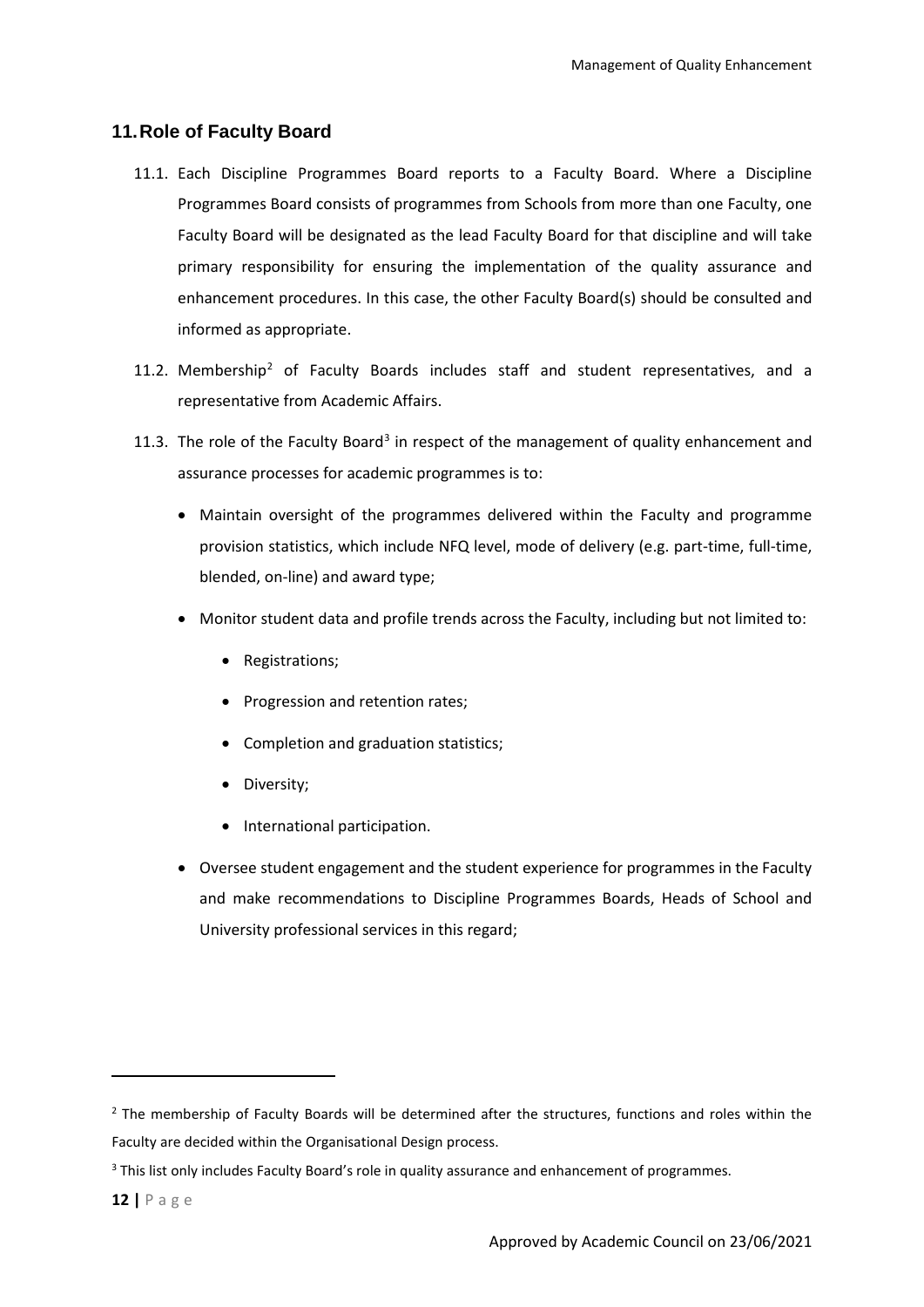- Oversee the implementation of the University Quality Framework within the Faculty and report to the Academic Quality Assurance and Enhancement Committee of any barriers/issues in this regard;
- Oversee the implementation of the University's academic regulations, policies and procedures in the Faculty and report to the Academic Regulations, Policies & Procedures Oversight Committee of any barriers/issues in this regard;
- Consider reports from each Discipline Programmes Board and identify common trends and issues that require further consideration by Heads of School or the University Programmes Board or other Academic Council sub-committees;
- Ensure the completion of all Discipline Quality Enhancement Plans in order to develop the Faculty Quality Enhancement Plan;
- Oversee the implementation of actions within the Faculty Quality Enhancement Plan;
- Provide a summary report on the issues, trends and actions that need to be included in the University Quality Enhancement Plan to University Programmes Board;
- Provide a mechanism for the recognition and dissemination of "good practice" in programme delivery within the Faculty.

#### <span id="page-13-0"></span>**12.Role of University Programmes Board**

- 12.1. Each Faculty Board reports to the University Programmes Board. The University Programmes Board will be responsible for approving the establishment of Discipline Programmes Boards. Proposals for new Discipline Programmes Boards can be submitted to the University Programmes Board by any Faculty Board.
- 12.2. The role of the University Programmes Board in respect to the management of quality enhancement processes for academic programmes is to:
	- Oversee the academic management of programmes through Faculty Boards and to provide recommendations to Faculty Boards in relation to the development and management of Academic Programmes;
	- Oversee the development and monitoring of the procedures to examine trends in relation to the student profile, including but not limited to: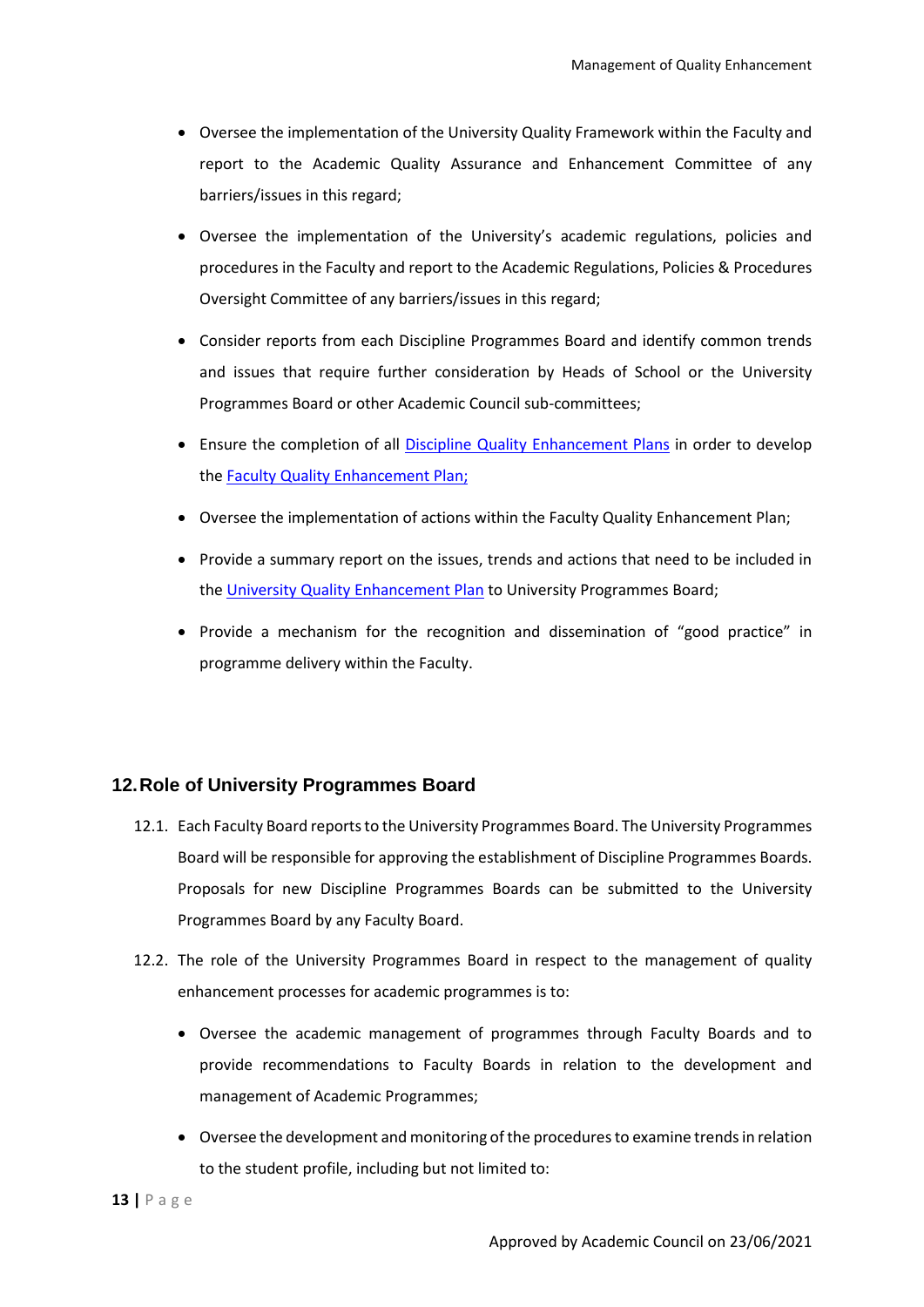- Registrations;
- Progression and retention rates;
- Completion and graduation statistics;
- Diversity;
- International participation.
- Receive and consider the annual Faculty Quality Enhancement Plan arising from the Annual Academic Quality Enhancement process and identify common trends and issues that require further consideration by Academic Council or its sub-committees;
- Consider the University Quality Enhancement Plan, as drafted by Academic Affairs, and oversee the implementation of actions;
- Provide a summary report on the issues and trends to Academic Council;
- Liaise with the Academic Quality Assurance and Enhancement Committee to:
	- Request that specific consideration be given to areas of concern within the validation or review of specific programmes;
	- Request the review of specific programmes based on the Board's consideration of the University's Programme Portfolio, student profile or reports from Faculty Boards;
	- Make recommendations on the review or amendment of the University's Quality Framework;
	- Develop best practice guidelines for the development and delivery of academic programmes.

#### <span id="page-14-0"></span>**13.Role of Academic Quality Assurance & Enhancement Committee**

- 13.1. The role of the Academic Quality Assurance & Enhancement Committee in respect to the management of quality enhancement processes for academic programmes is to:
	- Oversee all academic quality assurance and enhancement procedures within the University and to critically review these procedures and make recommendations in this regard to Academic Council;